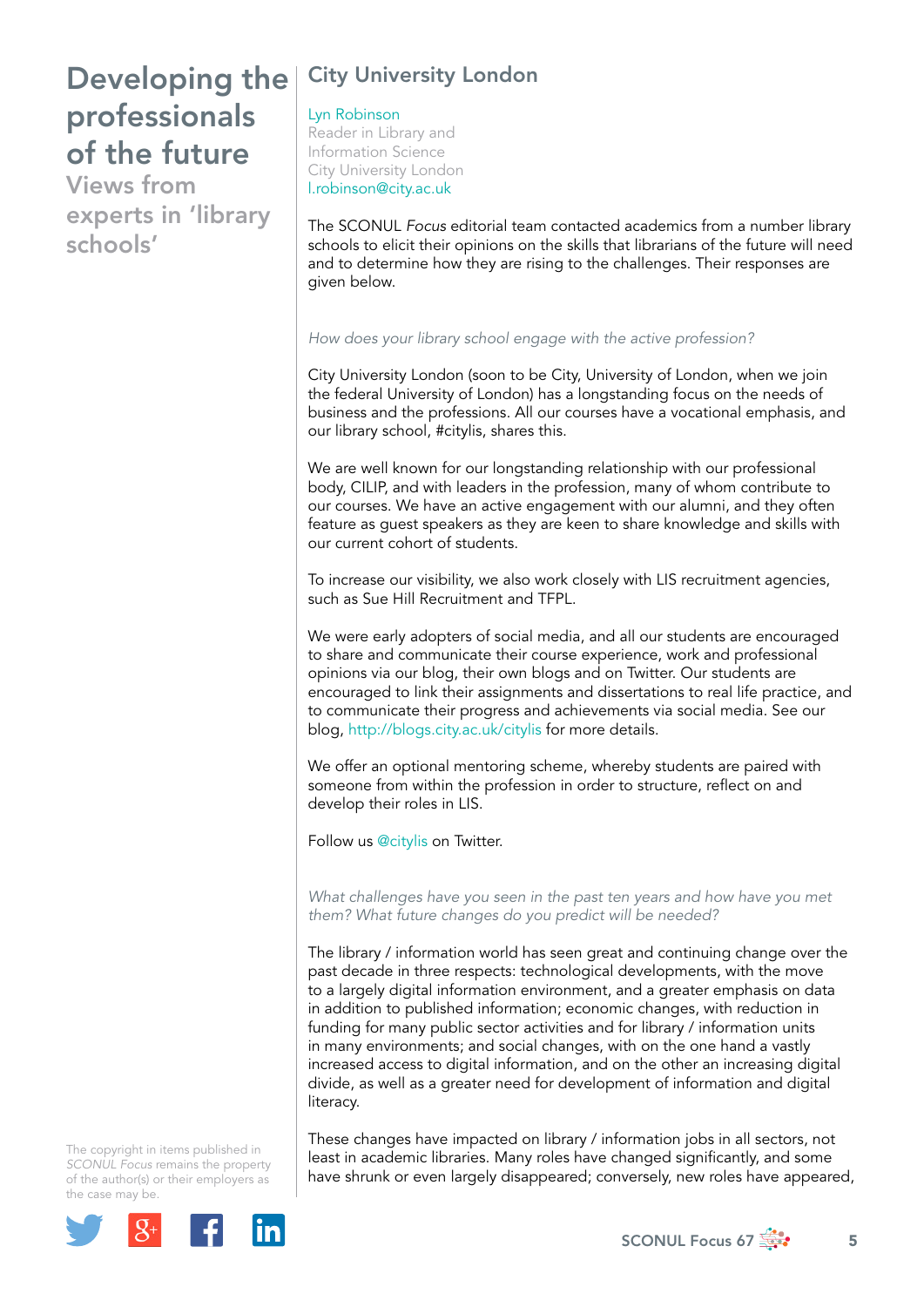Views from experts in 'library schools'

for instance research data management, repository management and digital asset management.

Our response has been to modify our curriculum so as to include coverage of these new topics while retaining core skills and perspectives. All our modules have been affected by these changes, and some – for example, our modules on digital information technologies and on digital libraries – have been effectively recreated. We have also made increasing use of practitioners as guest lecturers, to convey an up-to-the-minute picture of the changing environment and the implications for library / information employment and careers.

Our profession has always evolved with developments in technology and changes in the socio-political environment, and professional education has kept pace. This will be increasingly necessary in the immediate future, as the pace of change is likely to increase. We see a particular need to ensure that City graduates are fully equipped to deal with developments in social media, big data and digitisation. However, it is important to balance the technological aspects of the curriculum with coverage of professional, social and ethical aspects. Our courses need to embrace interdisciplinarity and to continually engage with the communication processes of other disciplines and new methodologies, so that the importance of the processes of documentation continue to be seen as necessary for preserving the record of humankind. We think it is important to retain the connection with the profession by linking new issues with frameworks such as CILIP's Professional Knowledge and Skills Base (PKSB).

*What skills are necessary for being a successful librarian or information professional?*

The same range of skills is necessary today as have been always necessary: a blend of professional, technical, managerial and interpersonal skills. New topics are, of course, always arising, and they have to be included – among current hot topics are data visualisation, social media data analysis, advocacy and demonstrating the impact of information. The challenge for educators is to help students develop the newer skills needed, particularly technical, while not marginalising more traditional ones; and to do so within the context of an increasingly crowded curriculum. At City, we do this by focusing strongly on conceptual basics, which we believe all students need to know, and then encouraging specialisation matching a student's own interests. For instance, in our Information Organisation module, all students cover the basic principles of resource description, metadata, subject analysis, etc. They are then able to focus on their chosen aspects by attending an optional cataloguing skills workshop, for example, or by creating a taxonomy and thesaurus as an assignment.

### *What programmes do you offer and what jobs do your graduates go to?*

We offer two programmes at City: MA / MSc Library Science and MSc Information Science. They are closely related, and indeed have a common first term during which students can swop between them. Both have full-time and part-time routes, and both are CILIP-accredited. The Library Science curriculum has an emphasis on collection development and management, while Information Science emphasises information management, access and retrieval. Both courses offer excellent employment prospects, with 90% of our graduates obtaining suitable employment by, or shortly after, the end of their course.

The copyright in items published in *SCONUL Focus* remains the property of the author(s) or their employers as the case may be.



About half our graduates go into jobs in academic and public libraries, a quarter into special libraries and information units and a quarter into other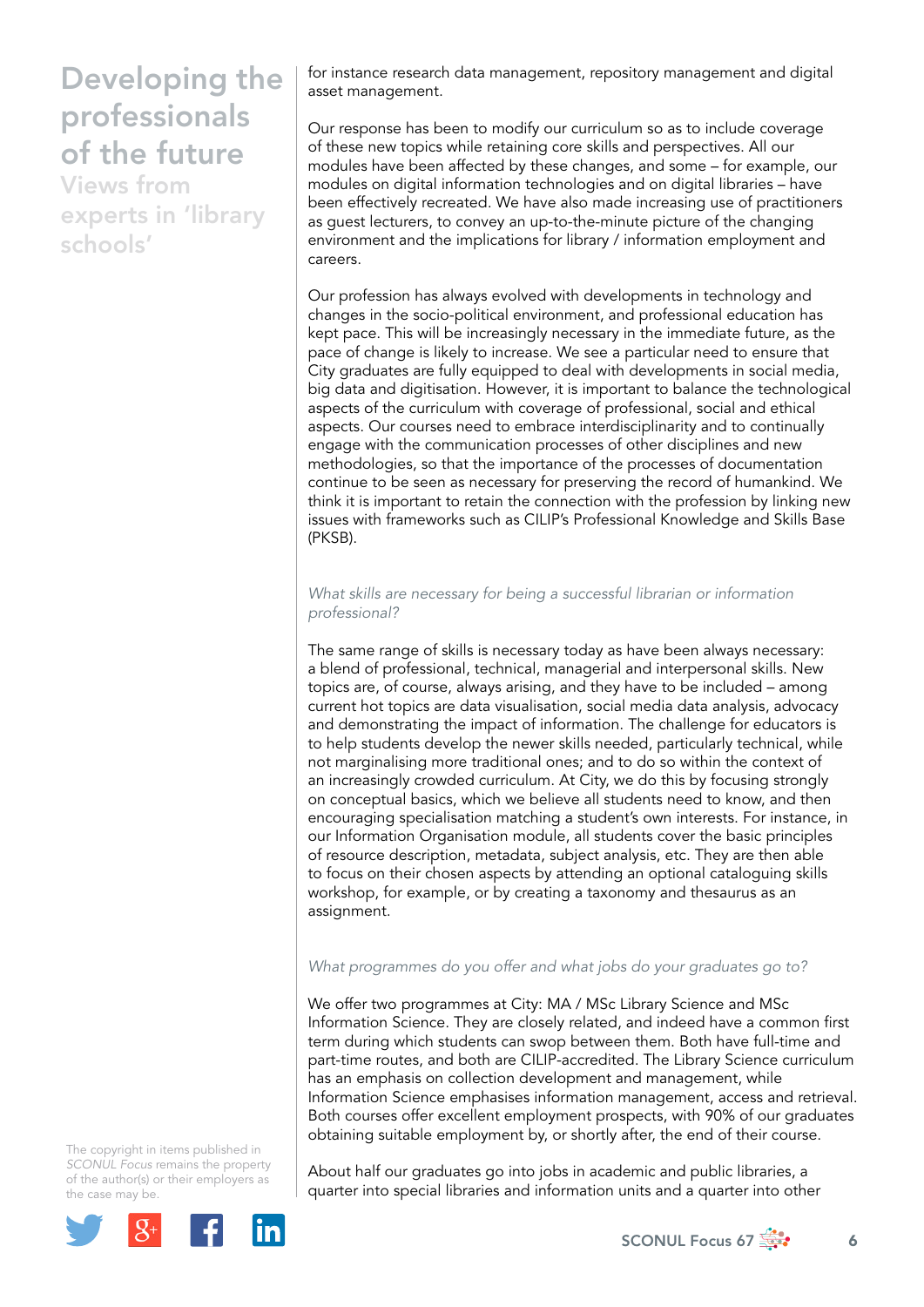Views from experts in 'library schools'

information roles, including publishing, web content management, research and consultancy.

Further information on City courses can be found at: [http://www.city.ac.uk/department-library-information-science#unit=library](http://www.city.ac.uk/department-library-information-science#unit=library-school)school

### Dublin Business School



Marie O'Neil Head of Library Services Dublin Business School [Marie.oneill@dbs.ie](mailto:Marie.oneill@dbs.ie)

*How does your library school engage with the active profession?*

Academic staff on the MSc in Information and Library Management at Dublin Business School (DBS) are active practitioners as well as experienced lecturers. Programme faculty members include well-known industry experts such as Dr Christoph Schmidt-Supprian, Dr Clare Thornley, Dr Marta Bustilo, Mark Farrell and Caitriona Sharkey. This infuses the teaching and learning experience on the programme with real world industry insights and knowledge. Guest speakers from the library and information sector are also an integral element of the programme. The incorporation of a three-week work placement further strengthens ties with personnel working in the sector. Placements have been secured in the libraries of Dublin City University, Maynooth University, Dublin Institute of Technology and many others. Students are also taken on site visits. In the academic year 2015–16, students visited the National Archive, the National Library of Ireland and the Digital Resources and Imaging Services Department of the Library of Trinity College Dublin (TCD).

DBS Library runs an annual library seminar, which is described in more detail in the article by Marie O'Neill in this issue. The MSc in Information and Library Management is accredited by the Library Association of Ireland (LAI). Library Association of Ireland personnel come in to talk to students from the outset of the programme about the benefits of membership.

*What challenges have you seen in the past ten years and how have you met them? What future changes do you predict will be needed?*

The IT environment in which librarians operate has become increasingly complex. To prepare graduates for this, Dublin Business School chose to offer an MSc qualification with a strong IT focus. A unique feature of the programme is the module Network Resource Management, which also incorporates cloud computing. Libraries are increasingly hosting software on the cloud, which involves a myriad technical, financial and legal considerations. In accordance with the pedagogical ethos of an MSc, DBS students also carry out applied and technical projects such as deploying and configuring Koha, an open source library management system in a laboratory setting.

Other challenges that have emerged during this period include the rise of Google searching, decreasing library budgets, the public sector recruitment embargo and library closures. Modules such as the Teaching Librarian and Management for Information and Library Professionals equip students with the

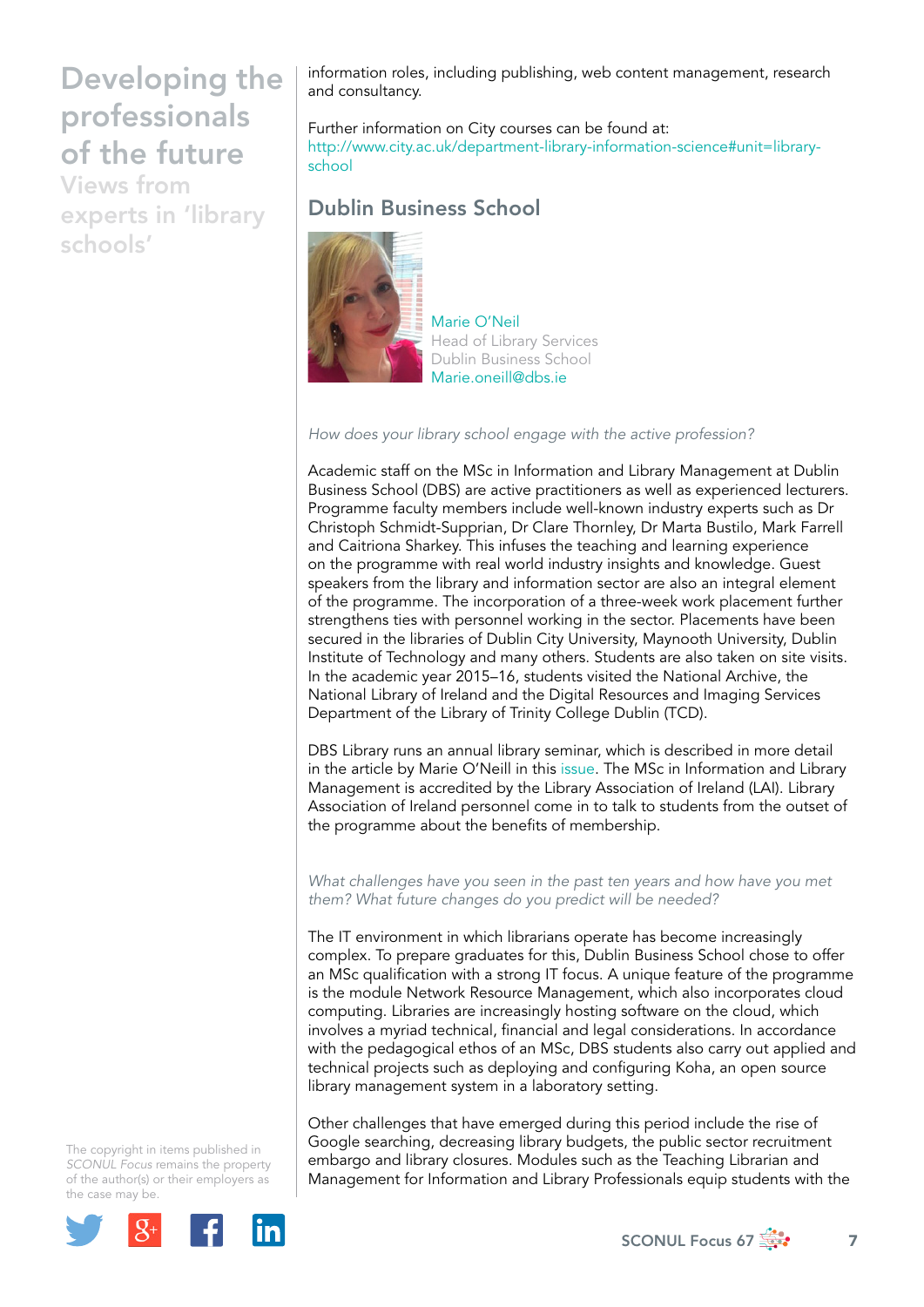Views from experts in 'library schools'

management and advocacy skills to meet these challenges. The incorporation of an employability module into the programme called the Personal and Professional Development module was designed to enhance graduates' recruitment prospects.

Income-generating activities (software design, hosting, support, consultancy, events and library businesses) will become a more significant part of library operations in the future. Modules on innovation, entrepreneurialism, digital marketing and project management offered alongside more traditional library modules would prepare graduates for this. Future articulations of library programmes will incorporate modules such as the Research Librarian and the Librarian as Publisher to reflect new roles and activities in the sector.

### *What skills are necessary for being a successful librarian and Information professional?*

A passion for the acquisition and sharing of knowledge is essential. All modules on the MSc in Information and Library Management at DBS have been mapped to the UK's CILIP PKSB, which outlines the skill set favoured by employers in the sector (see Fig. 1). The recent Future Libraries Symposium event at TCD Library showcased a number of library directors and leaders such as Roly Keating, Executive Director of the British Library; Mike Keller, the University Librarian of Stanford University; and Richard Ovenden, Librarian, Bodleian Libraries, who in addition to having a passion and love for scholarship are also impressive innovators, project managers, fundraisers, marketers and speakers.



*Fig 1. CILIP's Professional Knowledge and Skills Base* 

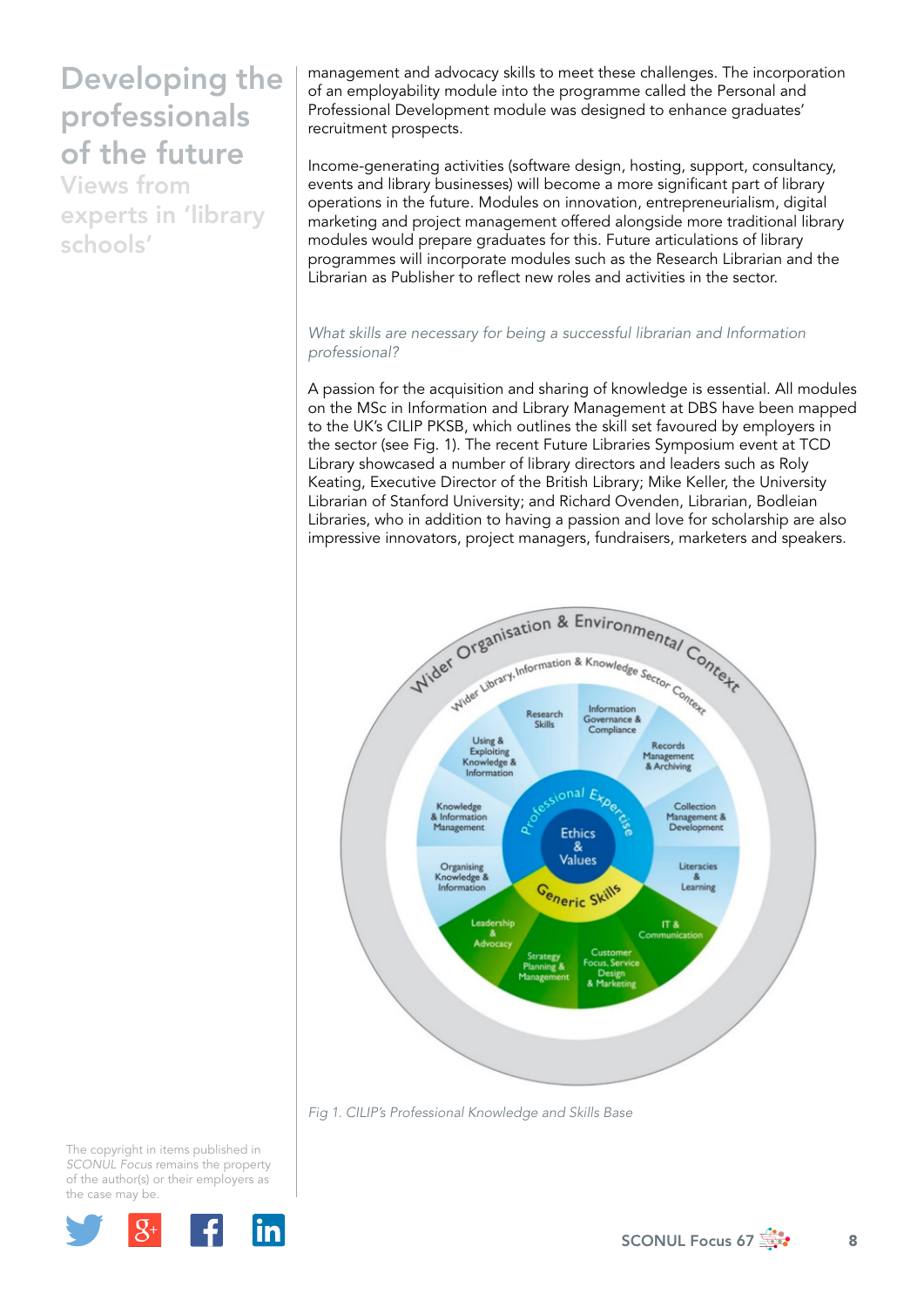Views from experts in 'library schools'

*What programmes do you offer and what jobs do your graduates go to?* 

DBS offers the MSc in Information and Library Management on a full-time day, and part-time evening basis. Modules can also be completed on an individual basis by qualified librarians for CPD purposes. The full list of modules is available at [http://www.dbs.ie/course/postgraduate/msc-information](http://www.dbs.ie/course/postgraduate/msc-information-library-management)[library-management](http://www.dbs.ie/course/postgraduate/msc-information-library-management) Graduates of the programmes have gone on to library posts in Trinity College Dublin, the Department of Agriculture, Arthur Cox Legal Firm, University College Dublin, the National Gallery of Ireland, Fingal County Council, the Bar Council of Ireland, the JCSP School Libraries Scheme and many others. The programme is an MSc in Information and Library Management. Consequently graduates are also taking up posts in the broader information management sector. One graduate secured a post with Amazon as a taxonomist. Digital Asset Management is also a growing area of employment for graduates of the programme interested in careers in the broader information management sector.

### **Bibliography**

Chartered Institute of Library and Information Professionals, UK. [n.d.]. Your Professional Knowledge and Skills Base. Available at: [http://www.cilip.org.uk/sites/](http://www.cilip.org.uk/sites/default/files/documents/Your%20PKSB%20WEB.pdf) [default/files/documents/Your%20PKSB%20WEB.pdf](http://www.cilip.org.uk/sites/default/files/documents/Your%20PKSB%20WEB.pdf) [accessed 3 August 2016]

Hickey, B. (2014). The opportunities and threats of hosting on the cloud, presented at DBS Library's Annual Seminar 2014. Available at: [http://esource.dbs.ie/](http://esource.dbs.ie/handle/10788/1765) [handle/10788/1765](http://esource.dbs.ie/handle/10788/1765) [accessed 3 August 2016]

Fanslow, D. (2014). Who needs a DAM librarian? DAM news, December 2014. Available at: [http://digitalassetmanagementnews.org/wp-content/](http://digitalassetmanagementnews.org/wp-content/uploads/2014/10/2014_DAM-News_part1.pdf) [uploads/2014/10/2014\\_DAM-News\\_part1.pdf](http://digitalassetmanagementnews.org/wp-content/uploads/2014/10/2014_DAM-News_part1.pdf) [accessed 3 August 2016]

O' Neill, M. (2015). The MSc in Information and Library Management at Dublin Business School, An leabharlann, 24 (1) 17–19. Available at:[http://esource.dbs.ie/](http://esource.dbs.ie/bitstream/handle/10788/2355/oneill_m_2015.pdf?sequence=1) [bitstream/handle/10788/2355/oneill\\_m\\_2015.pdf?sequence=1](http://esource.dbs.ie/bitstream/handle/10788/2355/oneill_m_2015.pdf?sequence=1) [accessed 3 August 2016]

O' Neill, M. (31 May 2016). The library of the future, the future of the library. [Web blog post]. Available at: [http://www.libfocus.com/2016/05/the-library-of-future](http://www.libfocus.com/2016/05/the-library-of-future-future-of-library.html)[future-of-library.html](http://www.libfocus.com/2016/05/the-library-of-future-future-of-library.html) [accessed 3 August 2016]

### Aberystwyth University



#### Anoush Simon Lecturer Department of Information Studies Aberystwyth University [ads@aber.ac.uk](mailto:ads@aber.ac.uk)

*How does your library school engage with the active profession?*

There are many ways in which we keep in touch with the professions that our courses focus on – in our case this is library and information services, and archives and records management. In Wales we have good links with MALD, the Museums, Archives and Libraries Division of the Welsh Government, which is based in Aberystwyth, a stone's throw from the university. We have been fortunate in receiving support from MALD via a Workforce Development Grant, which allows sponsorship for a limited number of students living or working in Wales. We are lucky to have a global body of alumni who keep in touch with us, and we make use of a range of guest speakers and external lecturers to



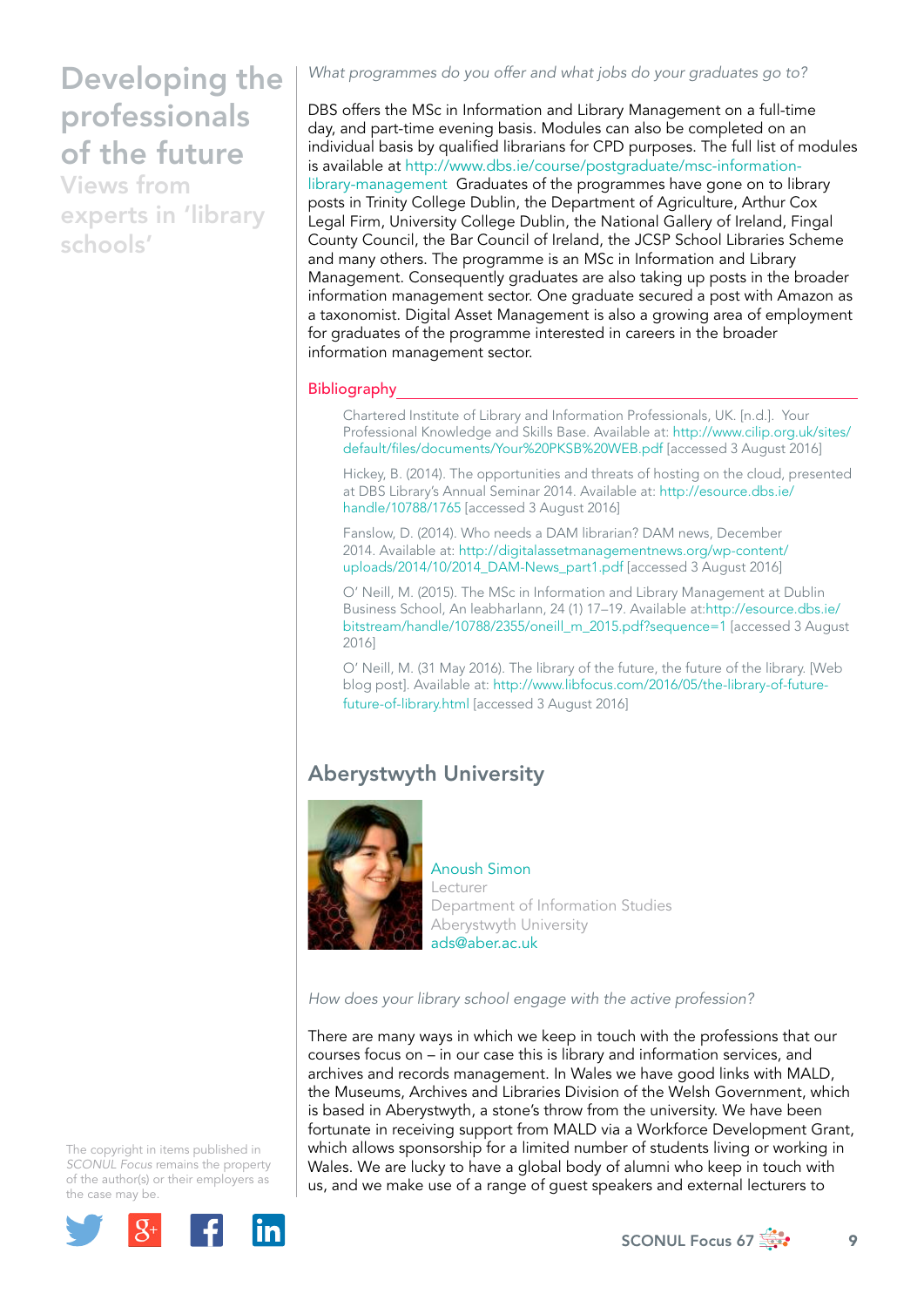Views from experts in 'library schools'

bring a dimension from 'practice' into the course; these include our colleagues from the libraries at Aberystwyth University, as well as the public library, local records offices and the National Library of Wales (also based in Aberystwyth). 'Aber' is very much an 'information town', making it a great place to do Information Studies. We offer semester-long practical projects in conjunction with local libraries and archives. We have active membership of appropriate professional organisations such as CILIP, ARA, Archives and Records Council Wales. We are also involved in joint projects with professional archive and library services such as the Wellcome Trust, and the Archives and Records Council Wales Digital Preservation Group.

Our distance-learning students, who are already working in libraries, archives and other information services, undertake some work-based assignments. In addition, many of our full-time students have the opportunity to work on assignments relating to professional practice and have worked on archive and rare books collections held locally. We are also very aware of the developing need for CPD, which I hope is reflected in our growing range of short standalone courses. Our accreditation by professional bodies CILIP and the ARA also helps us to stay engaged and current.

### *What challenges have you seen in the past ten years and how have you met them? What future changes do you predict will be needed?*

Higher education has been and is currently undergoing significant changes. This inevitably impacts on all academic disciplines, and information studies / science is no exception. As we are usually smaller or specialist departments, we have always had to justify and explain our existence in a way that more 'mainstream' subjects don't. In many ways the development of the internet and social media has been a boon for us as they bring issues around information retrieval, description and curation far more centre-stage than they have ever been. There is also a serious challenge here, as most information professionals will be keenly aware: the UK and global financial situations have had an impact on the profession – public libraries have been significantly affected, and the library schools are well aware of this impact. Having said that, recruitment remains buoyant and I am constantly impressed by our professional, committed, skilled and intelligent students and their belief in the profession. Despite current pressures, it is a rewarding career in which it is possible to develop professionally in many directions –customer service, research, using technology and teaching.

We keep our established courses relevant through the updating and introduction of new modules – which happens continually. It's as much about making existing courses more focused and current as it is about totally new offerings. For example, we have just started running a new module in Knowledge and Information Architecture. In recent years we have also introduced new degree schemes in Digital Curation, Digital Information Services, and a brand new postgraduate certificate in Digital Preservation.

### *What skills are necessary for being a successful librarian or information professional?*

I regularly ask our students this question as part of an ongoing research project! The replies are varied but tend to centre around flexibility – the range of skills needed, including communication and people skills, ease with the developing technological / digital environment, ability to work under pressure, an interest in research and problem-solving, teaching and, in recent discussions, an emphasis on advocacy and ethics – which reflects a trend in the information profession. Management of people can very quickly become part of the needed skill set for a new professional too. The need to be willing to update or adapt your skills to

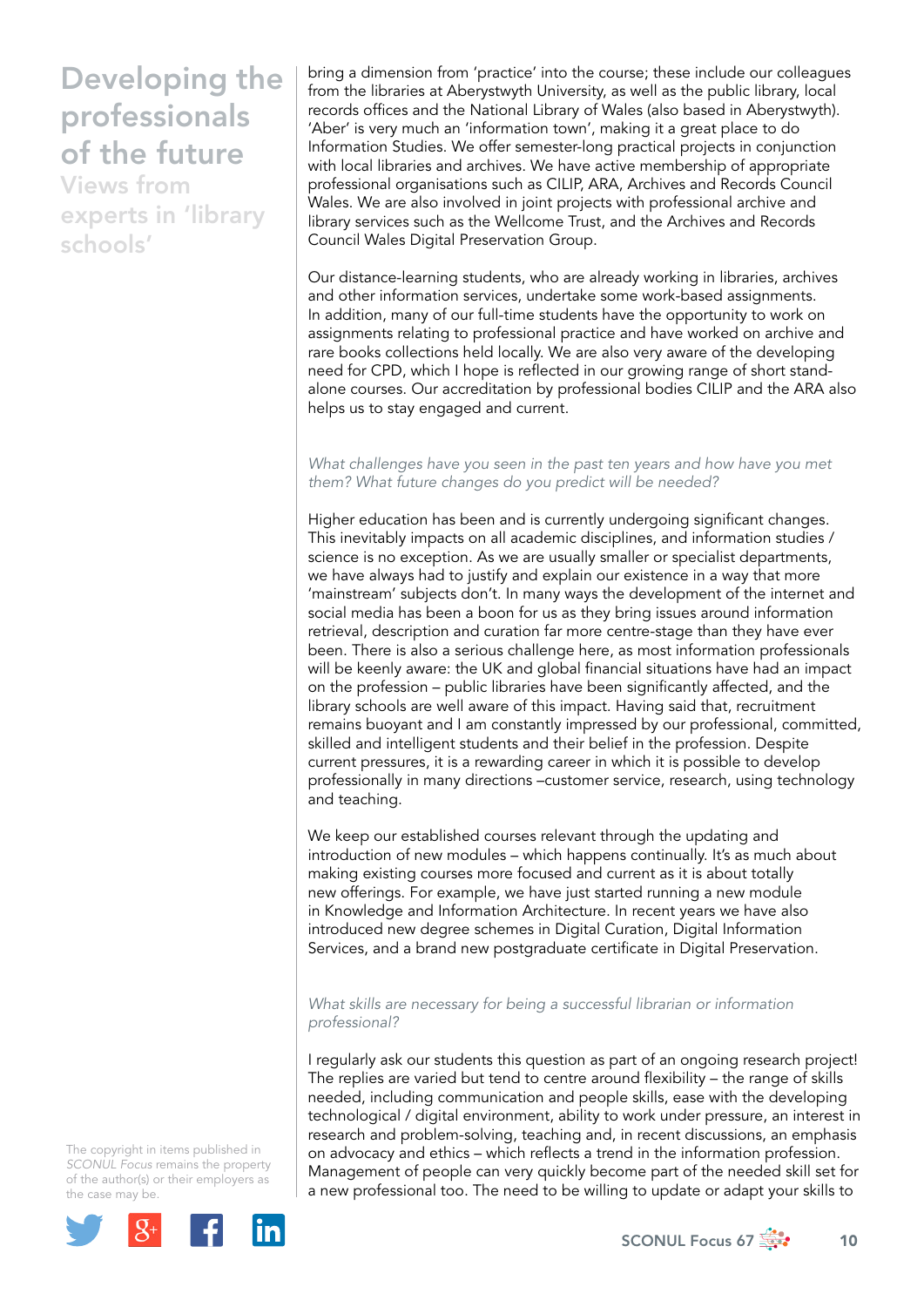Views from experts in 'library schools'

new environments, and, of course, the traditional skills and understanding that are the foundation of library and information work – how and why information is organised to preserve and provide access – remain strong. *What programmes do you offer and what jobs do your graduates go to?*

In the last couple of years we have developed our suite of course offerings, including new degrees in Digital Curation, and Digital Information Services, and an upcoming postgraduate certificate in Digital Preservation. This is in addition to our established flagship postgraduate degrees in Information and Library Studies, and Archive Administration, which remain very popular. We also offer an undergraduate BSc in Information and Library Studies by distance learning, which is ideal for those who are already working but don't have previous experience of higher education. It is fully professionally accredited, like all our degrees, by CILIP (and in the case of Archive Administration, the ARA).

I consider one of our strengths to be our provision of distance-learning courses. The programmes we offer are flexible, to allow students to combine study with work and the demands of everyday life, but they are also highly structured, providing a clear path to a final qualification. Being able to combine study and work is important when students have to take into account, more than ever before, how they will fund their learning. We have also been able to expand our range of standalone short courses delivered online, which are excellent for CPD but may also count as credit should you decide to take one of our degree courses.

Our courses in Archive Administration and in Information and Library Studies remain broad-based introductions to the field, which I think appeals to those starting out in their careers and gives the student a strong base from which to further develop their career and specialise.

Thanks to the strength of our distance-learning courses, many of our students are already working in an information environment, and they often achieve promotion or are able to move to a new role or a different job as a result of doing the course. Overall, graduates go on to work as information professionals (librarians, information and records managers, archivists) in local and national government (libraries, archives and museums), health services and law firms, the military, charities, schools, colleges and universities, and ICT-rich organisations around the world. My feeling is that the majority of graduates still go on to work in academic, public or school libraries, or local archives or records offices – but within these traditional employers there are many new roles, particularly in the developing digital environment; and there are opportunities in museums, media libraries and services and the health, law and business sectors too. My advice to students if they are interested in a specific area is to supplement their education by getting some kind of relevant experience, e.g. work shadowing or volunteering, as this helps to establish their commitment to and knowledge of the field.

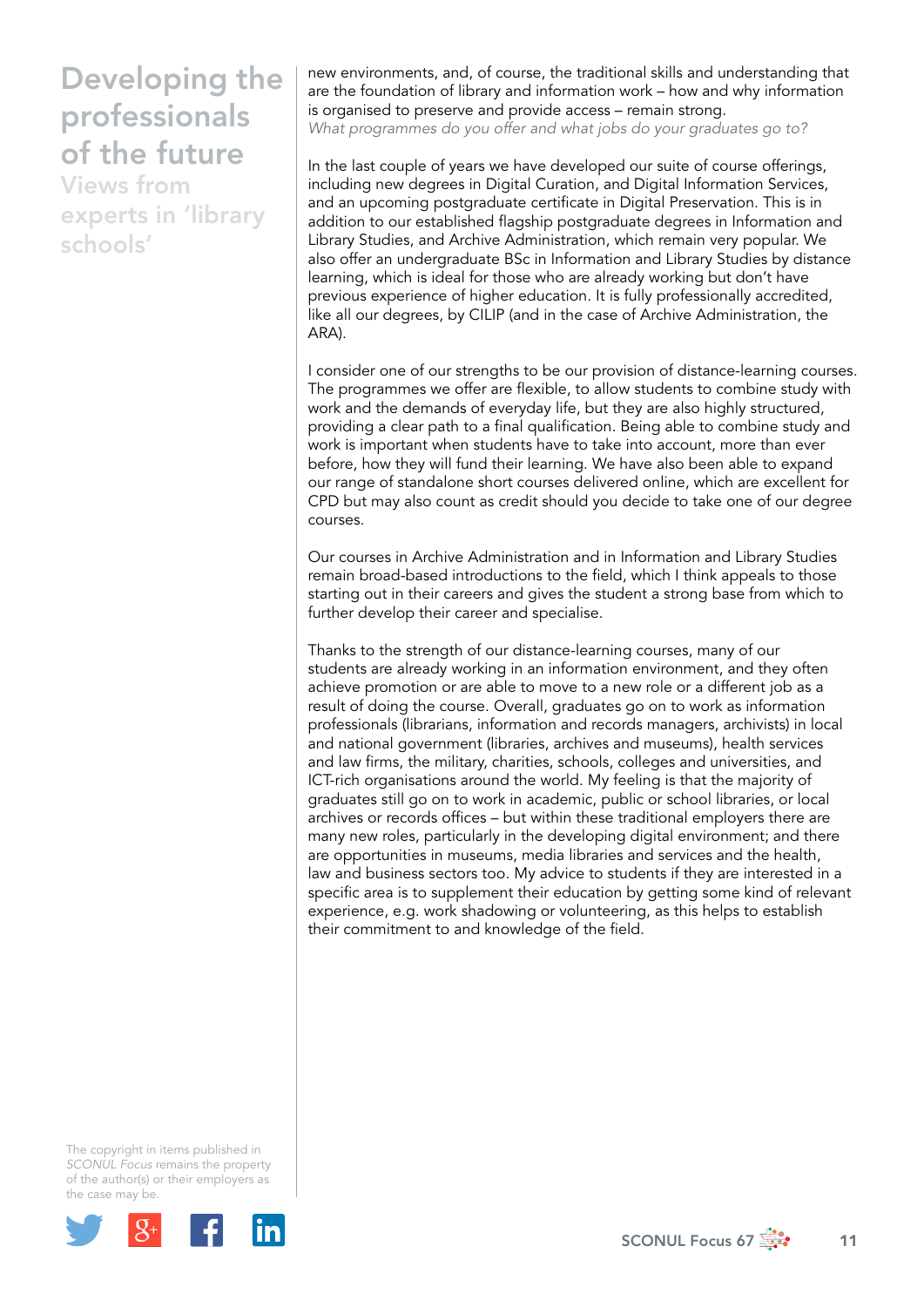Views from experts in 'library schools'

## University of Ulster



Jessica Bates Course Director, Library & Information Management School of Education Ulster University [j.bates@ulster.ac.uk](mailto:j.bates@ulster.ac.uk)  @jessica\_bates

*How does your library school engage with the active profession?*

At Ulster University, the Library and Information Management programme is very closely connected with the active profession. As the course is designed to enable those working in the sector to study part time for professional qualification (the PGDip and MSc are accredited by CILIP), all our students are working in library and information roles (with a small number on voluntary internships). We regularly seek feedback from employers regarding the curriculum and the skills and knowledge they expect our graduates to have, and we bring in top library and information professionals as guest speakers in our Leadership in Libraries for the Future module. We also deliver CPD training and workshops in library workplaces.

*What challenges have you seen in the past ten years and how have you met them? What future changes do you predict will be needed?*

The course at Ulster is almost ten years old. It developed out of a Postgraduate Certificate in School Library Management and now is designed to meet the requirements of those working in a range of organisations across the library and information sector and in library and information roles in other sectors. So initially the focus was on building this new course, ensuring that it was delivering the best possible curriculum and meeting the needs of employers. The course also has an important role in developing a local research base through postgraduate research at Masters and PhD levels. The one big change is that from September 2016 the course will be fully online for all new students. It will involve live weekly seminars as well as use of asynchronous discussion and the virtual learning environment. Peer learning is a very important aspect of the course and this will be just as crucial in an online environment. One big benefit of moving online will be that participation will not be limited to those able to travel to the university. We recognise the importance of flexible delivery for those who are already in employment.

*What skills are necessary for being a successful librarian of information professional?*

- excellent organisation, communication and ICT skills, including being able to make effective use of social media for professional purposes
- good knowledge and understanding of core or traditional library and information skills and topics
- strong understanding of what is involved in management and leadership at all levels within an organisation
- recognition of the importance of research as an evidence base for decision-making and good practice
- commitment to continuing professional development

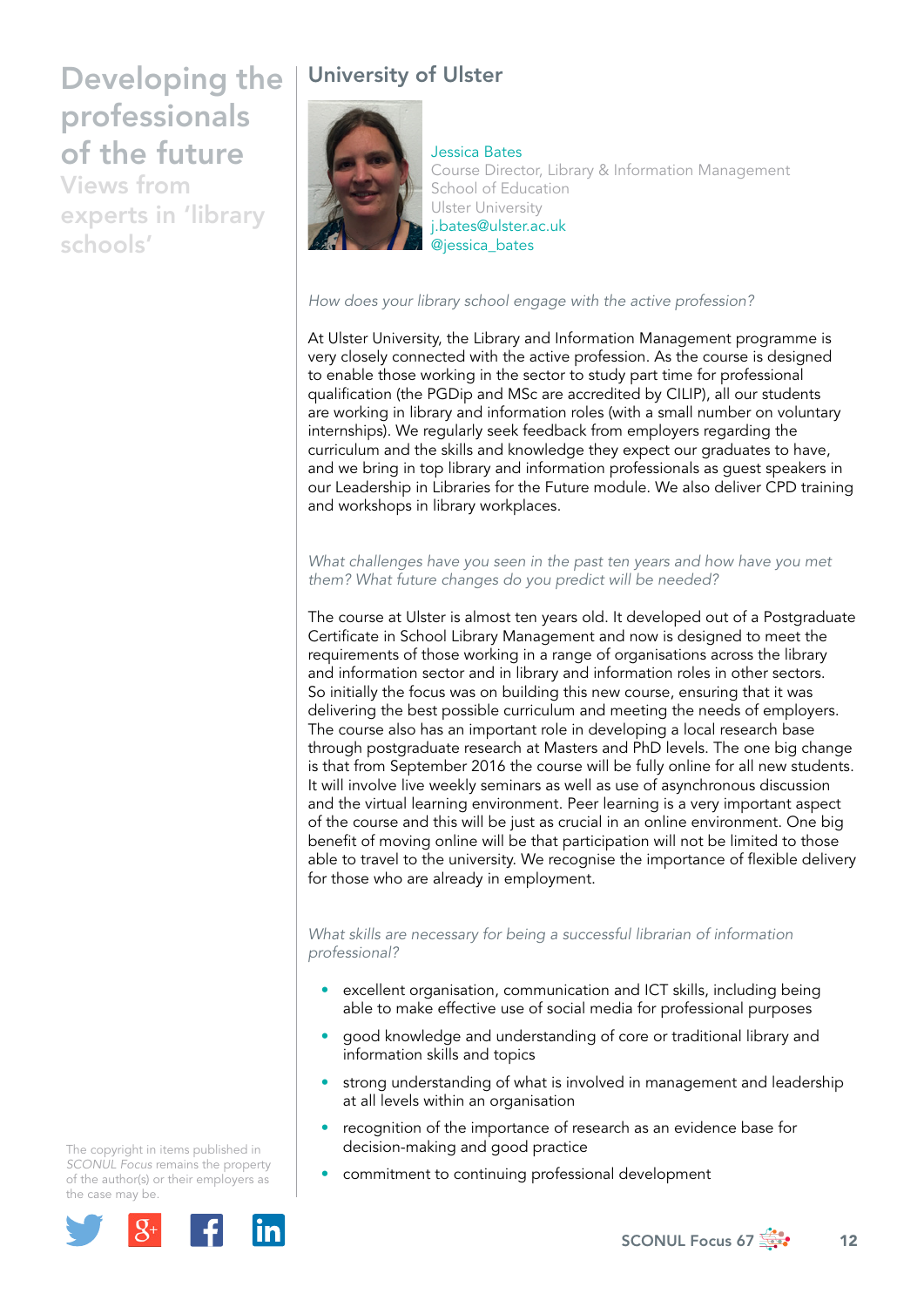Views from experts in 'library schools'

*What programmes do you offer and what jobs do your graduates go to?*

- Postgraduate Certificate in Library and Information Management (one year, part time, fully online from September 2016)
- Postgraduate Diploma in Library and Information Management (two years, part time, fully online from September 2016, CILIP accredited)
- MSc in Library and Information Management (three years, part time, fully online from September 2016, CILIP accredited). Individuals who already hold a PG Dip in LIS/LIM or librarianship degree from elsewhere may be eligible to enter year 2 or year 3 of the MSc and undertake the dissertation to obtain the Masters.
- PhD (three years full time or six years part time)

Our graduates are working right across the library sector – in school libraries, further and higher education libraries, public libraries, special libraries (including Army Library Services, the Assembly Library, the Linen Hall Library, and the voluntary and community sector) and commercial organisations (for example, global law firm Allen & Overy).

### University College Dublin



Kalpana Shankar Head of School School of Information and Communication Studies University College Dublin kalpana.shankar@ucd.ie

### *How does your library school engage with the active profession?*

Professionals teach as occasional lecturers, give talks at networking events, serve as guest lecturers in modules, and employ a number of our students during their postgraduate programmes. They also serve as observers for students' final capstone presentations. In turn, our students attend and volunteer at professional conferences and events and work with professionals as clients on their capstones.

*What challenges have you seen in the past ten years and how have you met them? What future changes do you predict will be needed?*

The biggest challenge we've seen is in the sheer amount of knowledge and skills that librarians need. Technical skills are an obvious area, but professionals are writing grant applications, marketing, collaborating on national and international projects and working with new communities of users. Ongoing economic factors have shrunk budgets but have made libraries more essential than ever as rich resources for low-cost / free entertainment, job-seeking, and community spaces. As a school, we've responded to these challenges by regularly updating our classes, creating opportunities for students to work with community partners and hosting alumni networking events. The coming years are going to require that librarians think ever more broadly (and perhaps with fewer financial resources) about the role of the library in society and prepare themselves and their institutions accordingly, as they are called upon to help their stakeholders navigate social media, steward digital resources, even

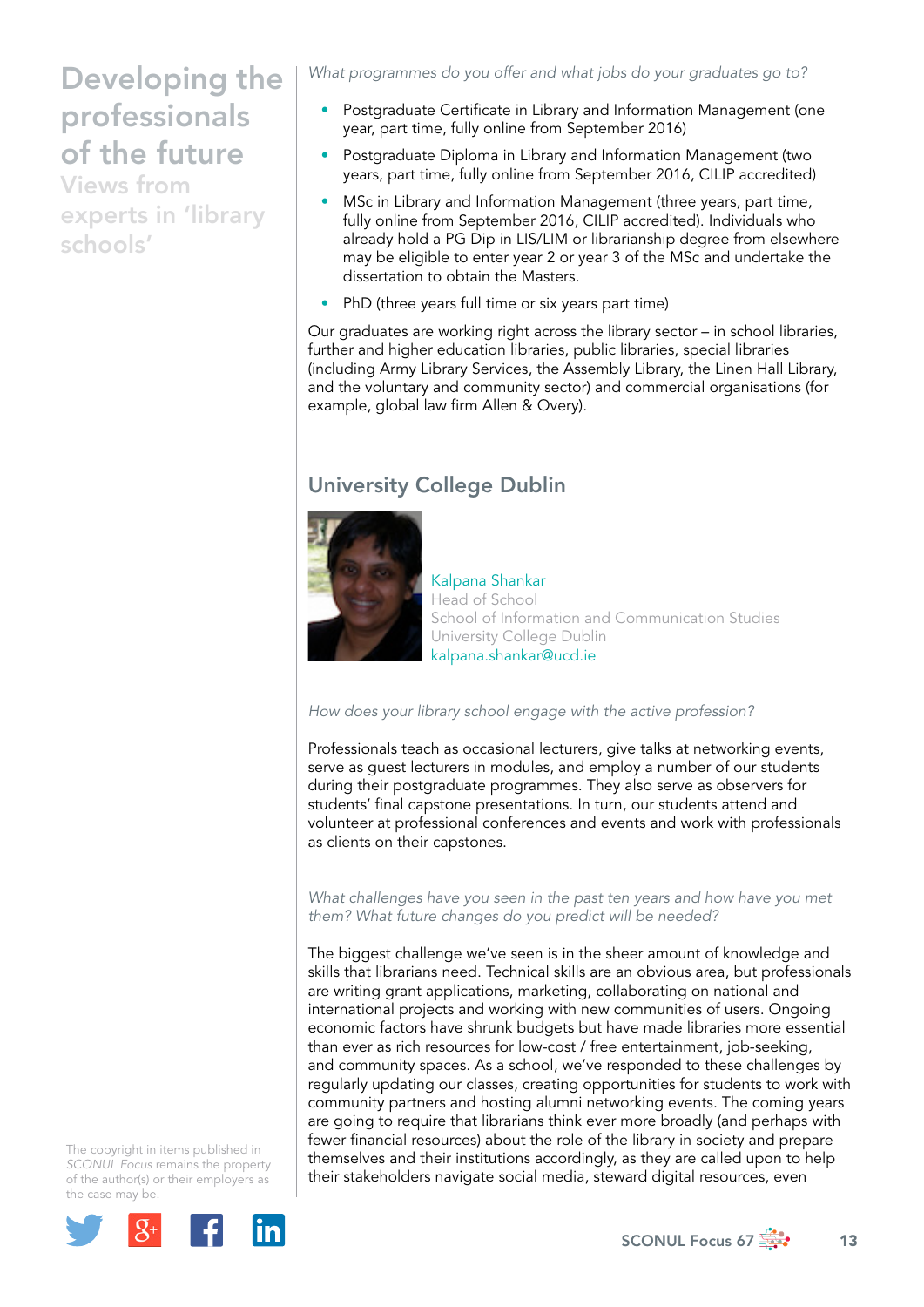Views from experts in 'library schools'

work with 3D printing and create 'maker spaces'. (Maker spaces are physical spaces, often community run, where people can come together to learn about and work on design projects of interest. These workshops contain a variety of equipment, hand and power tools, craft supplies, computers and 3D printers. Members can learn from each other and collaborate to learn new skills and apply them through workshops, events and unstructured time. Libraries are increasingly setting aside bespoke or pre-existing space and acquiring such tools for their patrons.)

#### *What skills are necessary for being a successful librarian or information professional?*

Librarians are increasingly called upon to be familiar with, if not experts in, new technologies, including open source software, social media, scripting / programming, and even 3D printing. Even if the librarian doesn't know the specifics, s/he will work with IT professionals and thus need to 'talk the talk'. Staying current will require them to be creative in finding venues for gaining new skills and knowledge. Online courses, local events and online forums dedicated to specific software or topics are all sources of information. Being an advocate for the profession through traditional and social media, talking to policy makers and the public, and writing in professional publications is also increasingly needed.

### *What programmes do you offer and what jobs do your graduates go to?*

We offer an LAI-accredited Masters in Library Science and a Graduate Diploma. Graduates work in 'traditional' librarianship positions, but some are pursuing careers elsewhere as information managers, social media analysts and data analysts. We also offer an MSc in Information Systems and a Graduate Diploma. These graduates tend to work in industry, in technology-intensive positions. Our newest programmes, which commenced in 2015, include an MSc, Graduate Diploma and Graduate Certificate (CPD) in Digital Curation, the first such programme in Ireland. All programmes are both full time and part time, and we expect to be rolling out more CPD offerings in the coming years.

## University of the West of England



Paul Matthews Senior Lecturer Department of Computer Science and Creative Technologies University of the West of England [paul2.matthews@uwe.ac.uk](mailto:paul2.matthews@uwe.ac.uk)

*How does your library school engage with the active profession?*

In a number of ways. We have regular specialist teaching slots when professionals come in to talk about a topic (and often their own route into the profession). Many of our students are already working and are encouraged to raise and discuss relevant current professional issues in their study groups. On a broader level, the course is accredited against the CILIP PKSB, itself developed in consultation with the profession. We also have an informal steering group of local employers who provide input into teaching topics and overall course strategy.

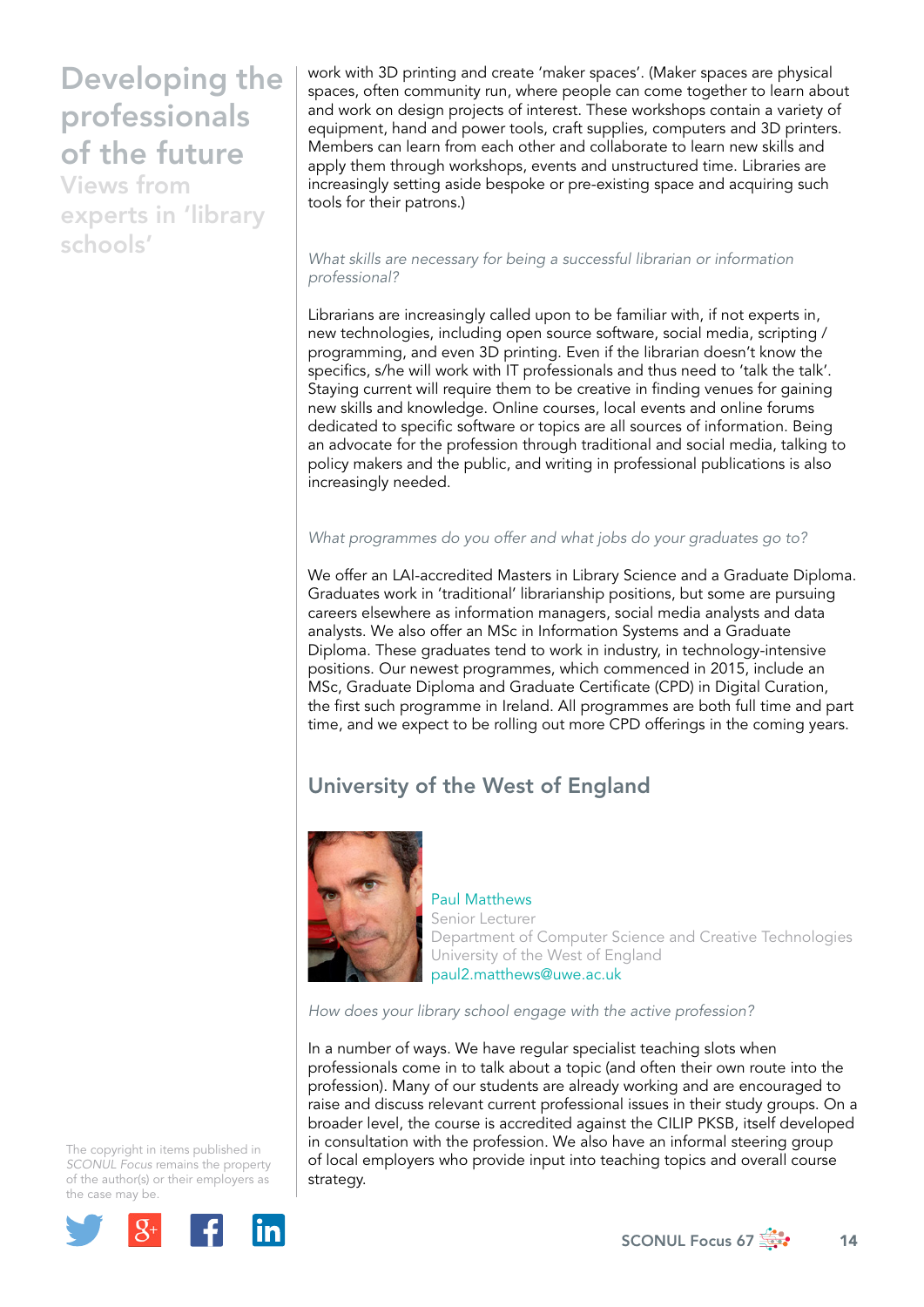Views from experts in 'library schools'

*What challenges have you seen in the past ten years and how have you met them? What future changes do you predict will be needed?*

Obviously the closure and downgrading of purpose of public libraries has had an impact, as have the changing requirements, on academic libraries. We have tried to open our course up to different types of information professional – while at the same time trying to provide exposure to new or alternative professional roles. We see an increasing future overlap with other information and communication roles, but with information professionals retaining their focus on information and customer-centric skills.

#### *What skills are necessary for being a successful librarian or information professional?*

This is a big question! In general: flexibility, adaptability, good communications skills, service innovation. Also, of course, core information handling skills, leadership and project management, customer services. There is an increasing emphasis on value, return on investment, quantitative research skills, digital resource management.

### *What programmes do you offer and what jobs do your graduates go to?*

We have just the MSc in Information Management. Graduates go on to work (amongst other areas) in academic or education librarian roles, health and law libraries, publishing companies, government agencies.

### Robert Gordon University



Peter Reid Head of Department of Information Management Robert Gordon University Aberdeen p.reid@rgu.ac.uk

*How does your library school engage with the active profession?*

We have very strong links with the professions in public, academic, specialist and school libraries and in information management in other sectors. Many of us are active in CILIP (e.g. I am past President of CILIP Scotland and former chair of the Board of Trustees of CILIP Scotland). We also have representation on the board of Scottish Library and Information Council and other professional groups. We have an industry liaison group and all staff are actively engaged in a range of professional organisations and networks. We particularly value collaborative work with library services and have some interesting research activities in this area.

*What challenges have you seen in the past ten years and how have you met them? What future changes do you predict will be needed?* 

The key challenges have been the impact of the economic downturn and public sector cuts and the particularly gloomy news on public library closures